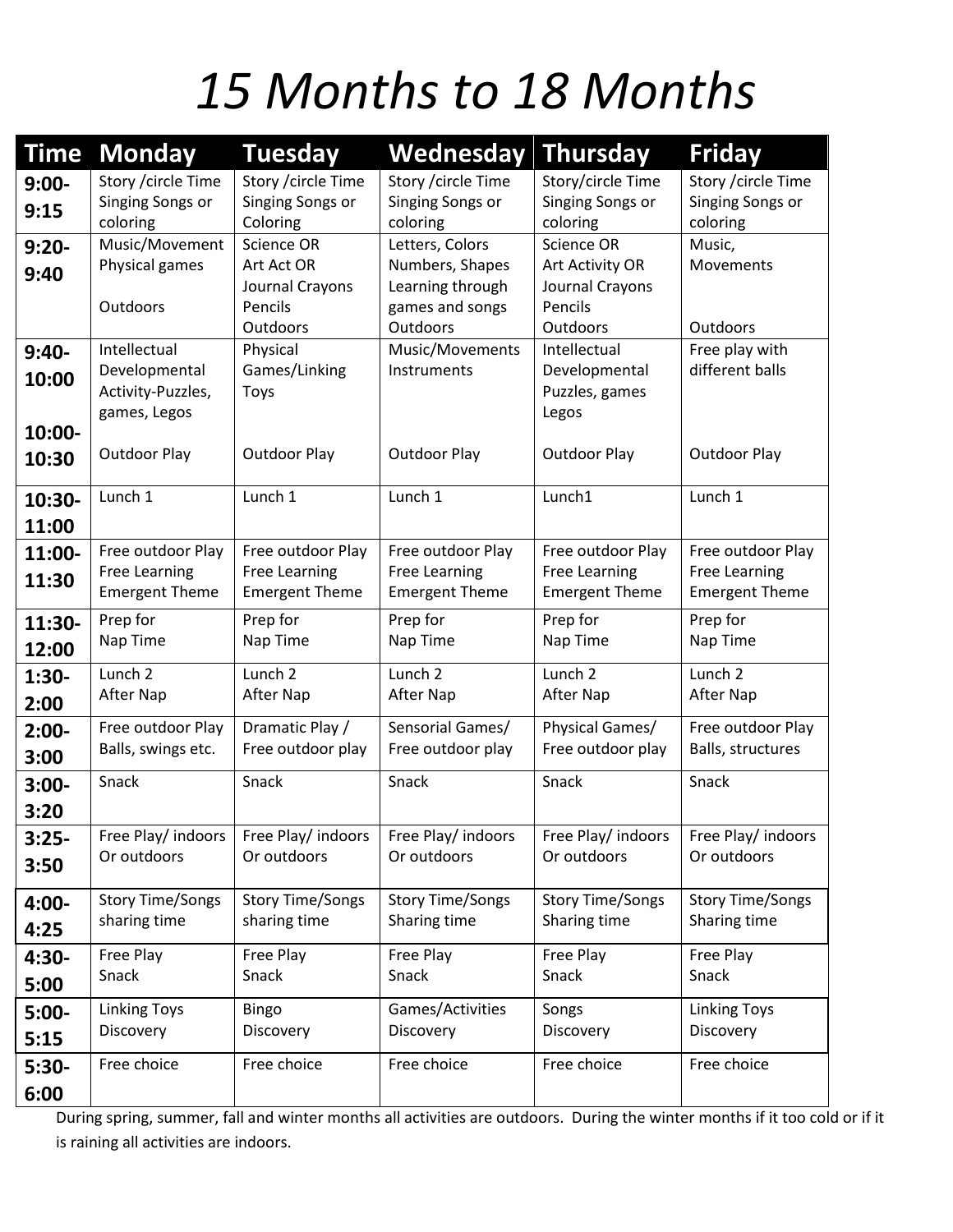### *18 Months to 2 Years*

| Time                                 | <b>Monday</b>              | <b>Tuesday</b>             | Wednesday                | <b>Thursday</b>       | <b>Friday</b>              |
|--------------------------------------|----------------------------|----------------------------|--------------------------|-----------------------|----------------------------|
| 9:00-9:20                            | Story Time/ circle         | Story Time/ circle         | Story Time/ circle       |                       | Story Time/                |
|                                      | sharing time,              | sharing time,              | sharing time,            | circle sharing        | circle sharing             |
|                                      | songs                      | songs                      | songs                    | time, songs           | time, songs                |
| $9:20-9:40$                          | Journal/Blank              | Science                    | Letters, Colors,         | Science               | Letters, Colors,           |
| <b>Outdoors</b>                      | Paper with                 | <b>OR</b>                  | Numbers, shapes          | <b>OR</b>             | Numbers,                   |
| Crayons, Pencils,                    |                            | Art                        | <b>Learning Games</b>    | Art                   | shapes                     |
|                                      | etc.                       |                            | and songs                |                       | <b>Learning Games</b>      |
|                                      |                            |                            |                          |                       | and songs                  |
| 9:40-10:00                           | <b>Physical Activities</b> | Intellectual               | Music/                   | Journal               | Journal/Blank              |
| 10:00-10:25                          |                            | Development                | Movement                 | Crayons               | Paper with                 |
| <b>Am Snack</b>                      |                            | Activity, Legos,           | Instruments              | Pencils               | Crayons,<br>Pencils, etc.  |
|                                      | Free Play,                 | games,<br>Free Play,       | Free Play,               | Free Play,            |                            |
| 10:30-11:00                          | sensorial OR               | sensorial OR               | sensorial OR             | sensorial OR          | Free Play,<br>sensorial OR |
| <b>Outdoors</b>                      | <b>Water Play</b>          | <b>Water Play</b>          | <b>Water Play</b>        | <b>Water Play</b>     | <b>Water Play</b>          |
| 11:00-11:30                          | Lunch/Diaper               | Lunch/Diaper               | Lunch/Diaper             | Lunch/Diaper          | Lunch/Diaper               |
|                                      | Change                     | Change                     | Change                   | Change                | Change                     |
|                                      |                            |                            |                          |                       |                            |
| 11:30-12:00                          | <b>Outdoor Play</b>        | <b>Outdoor Play</b>        | <b>Outdoor Play</b>      | Outdoor Play          | Outdoor Play               |
| 12:00-2:00                           | Nap Time                   | Nap Time                   | Nap Time                 | Nap Time              | Nap Time                   |
| 2:00-3:00                            | Lunch <sub>2</sub>         | Lunch <sub>2</sub>         | Lunch <sub>2</sub>       | Lunch <sub>2</sub>    | Lunch <sub>2</sub>         |
| <b>Outdoors</b>                      | Free Play                  | <b>Dramatic Play</b>       | Sensorial Activity       | Physical              | Free Play                  |
|                                      | <b>Water Play</b>          |                            |                          | <b>Activities</b>     | <b>Water Play</b>          |
| 3:00-3:30                            | <b>Linking Toys</b>        | <b>Physical Activities</b> | <b>Physical Activity</b> | Free Play             | Word Play                  |
| <b>Water Play</b><br><b>Outdoors</b> |                            | <b>Water Play</b>          | <b>Water Play</b>        | <b>Water Play</b>     |                            |
| 3:30-4:00                            | Snack                      | Snack                      | Snack                    | Snack                 | Snack                      |
| Free Play<br><b>Outdoors</b>         |                            | Free Play                  | Free Play                | Free Play             | Free Play                  |
| Circle Story Time<br>4:00-4:45       |                            | Circle Story Time          | Circle Story Time        | Circle Story Time     | Circle Story               |
| Out/Indoor                           |                            |                            |                          |                       | Time                       |
| 4:45-5:15                            | Free play or               | Free play or music         | Free play or music       | Free play or          | Free play or               |
|                                      | Music                      |                            |                          | music                 | music                      |
| 5:00-5:30                            | Physical                   | <b>Bingo</b>               | <b>Games Activities</b>  | Mystery Box           | <b>Linking Toys</b>        |
|                                      | Activities/games           | Sequencing                 | Jump Rope, Ball          | <b>Lacing Cards</b>   |                            |
|                                      |                            | Recognition                | Games                    | <b>Group Activity</b> |                            |
| 5:30-6:00                            | Free choice                | Free choice                | Free choice              | Free choice           | Free choice                |

During spring, summer, fall and winter months all activities are outdoors. During winter months if it too cold or if it is raining all activities are indoors.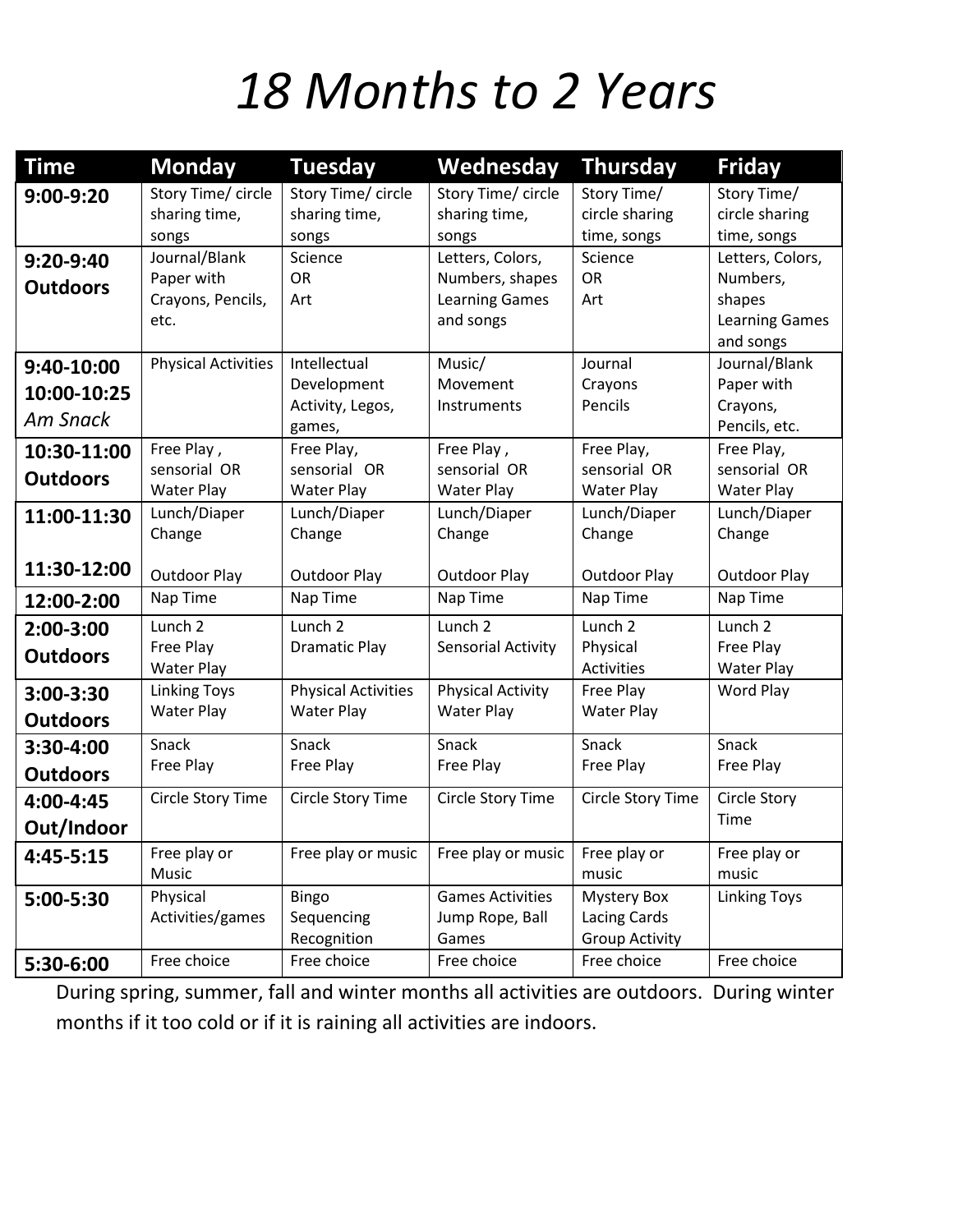#### *2 Years to 2 ½ Years*

| <b>Time</b>                                                             | <b>Monday</b>                                            | <b>Tuesday</b>                          | Wednesday                                              | <b>Thursday</b>                                                    | <b>Friday</b>                                            |
|-------------------------------------------------------------------------|----------------------------------------------------------|-----------------------------------------|--------------------------------------------------------|--------------------------------------------------------------------|----------------------------------------------------------|
| 9:00-9:20                                                               | <b>Story Time</b>                                        | <b>Story Time</b>                       | <b>Story Time</b>                                      | <b>Story Time</b>                                                  | <b>Story Time</b>                                        |
| $9:25-9:50$<br><b>Outdoors</b>                                          | Journal/Blank<br>Paper with<br>Crayons,<br>Pencils, etc. | Science<br><b>OR</b><br>Art             | Letters, Colors,<br>Numbers, Word<br><b>Activities</b> | Science<br><b>OR</b><br>Art                                        | Letters, Colors,<br>Numbers, Word<br><b>Activities</b>   |
| Physical<br>9:50-10:30<br><b>Activities</b><br><b>Am Snack</b>          |                                                          | Intellectual<br>Development<br>Activity | Music/<br>Movement<br>Instruments                      | Journal<br>Crayons<br>Pencils                                      | Journal/Blank<br>Paper with<br>Crayons,<br>Pencils, etc. |
| Free Play OR<br>10:30-<br><b>Water Play</b><br>11:00<br><b>Outdoors</b> |                                                          | Free Play<br>OR.<br><b>Water Play</b>   | Free Play OR<br><b>Water Play</b>                      | Free Play OR<br><b>Water Play</b>                                  | Free Play OR<br><b>Water Play</b>                        |
| 11:30-<br>12:00                                                         | Lunch/Diaper<br>Change                                   | Lunch/Diaper<br>Change                  | Lunch/Diaper<br>Change                                 | Lunch/Diaper<br>Change                                             | Lunch/Diaper<br>Change                                   |
| 12:00-2:00                                                              | Nap Time                                                 | Nap Time                                | Nap Time                                               | Nap Time                                                           | Nap Time                                                 |
| $2:00-3:00$<br><b>Outdoors</b>                                          | Lunch <sub>2</sub><br>Free Play<br><b>Water Play</b>     | Lunch <sub>2</sub><br>Dramatic<br>Play  | Lunch <sub>2</sub><br>Sensorial Activity               | Lunch <sub>2</sub><br>Physical<br><b>Activities</b>                | Lunch <sub>2</sub><br>Free Play<br><b>Water Play</b>     |
| 3:00-3:30<br><b>Outdoors</b>                                            | <b>Linking Toys</b>                                      | Physical<br><b>Activities</b>           | <b>Physical Activity</b><br><b>Water Play</b>          | Free Play<br><b>Water Play</b>                                     | Word Play                                                |
| 3:30-4:00<br><b>Outdoors</b>                                            | Snack<br>Free Play                                       | Snack<br>Free Play                      | Snack<br>Free Play                                     | Snack<br>Free Play                                                 | Snack<br>Free Play                                       |
| Circle Story<br>Circle Story<br>4:00-4:20<br>Time<br>Time<br>Out/Indoor |                                                          |                                         | <b>Circle Story Time</b>                               | <b>Circle Story</b><br>Time                                        | Circle Story<br>Time                                     |
| 4:25-5:00                                                               | Free play or<br>Music                                    | Free play or<br>music                   | Free play or music                                     | Free play or<br>music                                              | Free play or<br>music                                    |
| 5:00-5:30                                                               | Physical<br>Activities/games                             | Bingo<br>Sequencing<br>Recognition      | <b>Games Activities</b><br>Jump Rope, Ball<br>Games    | <b>Mystery Box</b><br><b>Lacing Cards</b><br><b>Group Activity</b> | <b>Linking Toys</b>                                      |
| 5:30-6:00                                                               | Free Play                                                | Free Play                               | Free Play                                              | Free Play                                                          | Free Play                                                |

During spring, summer, fall and winter months all activities are outdoors. During the winter months if it too cold or if it is raining all activities are indoors.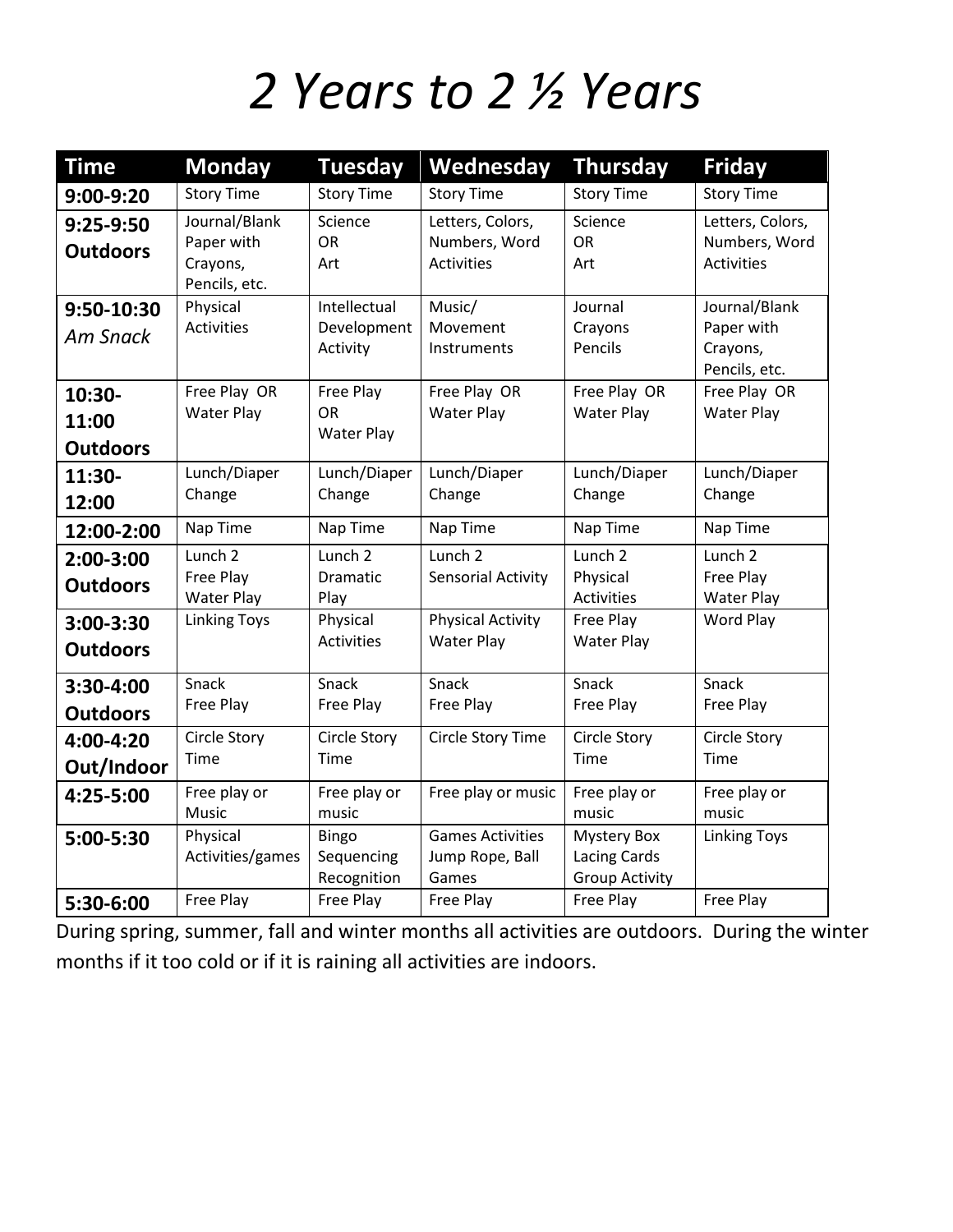## *2 ½ years to 3 Years*

| Time     | <b>Monday</b>          | <b>Tuesday</b>       | Wednesday                 | <b>Thursday</b>          | <b>Friday</b>            |
|----------|------------------------|----------------------|---------------------------|--------------------------|--------------------------|
| $9:00 -$ | <b>Story Time</b>      | <b>Story Time</b>    | <b>Story Time</b>         | <b>Story Time</b>        | <b>Story Time</b>        |
| 9:30     | Singing songs          | Singing songs        | Singing songs             | Singing songs            | Singing songs            |
| $9:30-$  | Journal                | Science              | Personal                  | Science                  | Journal                  |
| 10:00    | Drawing/               | <b>OR</b>            | Drawing/                  | OR                       | Drawing/                 |
|          | <b>Creative Story</b>  | Art                  | Diary                     | Art                      | <b>Creative Story</b>    |
| 10:00-   | Chalk, Card            |                      | Colors, Letters,          |                          | <b>Physical Activity</b> |
| 10:30    | Games                  | Music/Dance          | Shapes, Numbers           | Music/Dance              |                          |
| 10:30-   | Free Play OR           | Free Play OR         | Free Play OR              | Free Play OR             | Free Play OR             |
| 11:15    | <b>Water Play</b>      | <b>Water Play</b>    | <b>Water Play</b>         | <b>Water Play</b>        | <b>Water Play</b>        |
| $11:15-$ | Clean Up/Wash          | Clean Up/            | Clean Up/ Wash            | Clean Up/Wash            | Clean Up/Wash            |
| 11:30    | Hands                  | Wash Hands           | Hands                     | Hands                    | Hands                    |
| 11:30-   | Lunch 1                | Lunch 1              | Lunch 1                   | Lunch 1                  | Lunch 1                  |
| 12:00    |                        |                      |                           |                          |                          |
| 12:00-   | Nap Time               | Nap Time             | Nap Time                  | Nap Time                 | Nap Time                 |
| 1:40     |                        |                      |                           |                          |                          |
| 1:50     | Lunch <sub>2</sub>     | Lunch <sub>2</sub>   | Lunch <sub>2</sub>        | Lunch <sub>2</sub>       | Lunch <sub>2</sub>       |
| $2:00-$  | Free Play OR           | <b>Dramatic Play</b> | <b>Sensorial Activity</b> | <b>Physical Activity</b> | Free Play OR             |
| 3:00     | <b>Water Play</b>      | <b>Water Play</b>    | <b>Water Play</b>         | <b>Water Play</b>        | <b>Water Play</b>        |
| $3:00 -$ | <b>Linking Toys OR</b> | Physical             | <b>Exercise and music</b> | Word Play OR             | Show and Tell OR         |
| 3:30     | Free Play              | Activity             | Play                      | Free Play                | Free Play                |
| $3:30-$  | <b>Snack Time</b>      | <b>Snack Time</b>    | <b>Snack Time</b>         | <b>Snack Time</b>        | <b>Snack Time</b>        |
| 4:00     |                        |                      |                           |                          |                          |
| 4:00-    | Circle/Story time      | Circle/ Story        | Circle/Story Time         | Circle/Story Time        | Circle/Story Time        |
| 4:30     |                        | Time                 |                           |                          |                          |
| 4:30-    | Story/Sing             | Story/Sing           | Story/Sing                | Story/Sing               | Story/Sing               |
| 5:00     | <b>Sharing Time</b>    | <b>Sharing Time</b>  | <b>Sharing Time</b>       | <b>Sharing Time</b>      | <b>Sharing Time</b>      |
| $5:00-$  | Physical               | Bingo                | <b>Games Activities</b>   | <b>Mystery Box</b>       | <b>Linking Toys</b>      |
| 5:30     | Activities/games       | Sequencing           | Jump Rope, Ball           | Lacing Cards             |                          |
|          |                        | Recognition          | Games                     | <b>Group Activity</b>    |                          |
| $5:30-$  | Free Play              | Free Play            | Free Play                 | Free Play                | Free Play                |
| 6:00     |                        |                      |                           |                          |                          |

During spring, summer, fall and winter months all activities are outdoors. During the winter months if it too cold or if it is raining all activities are indoors.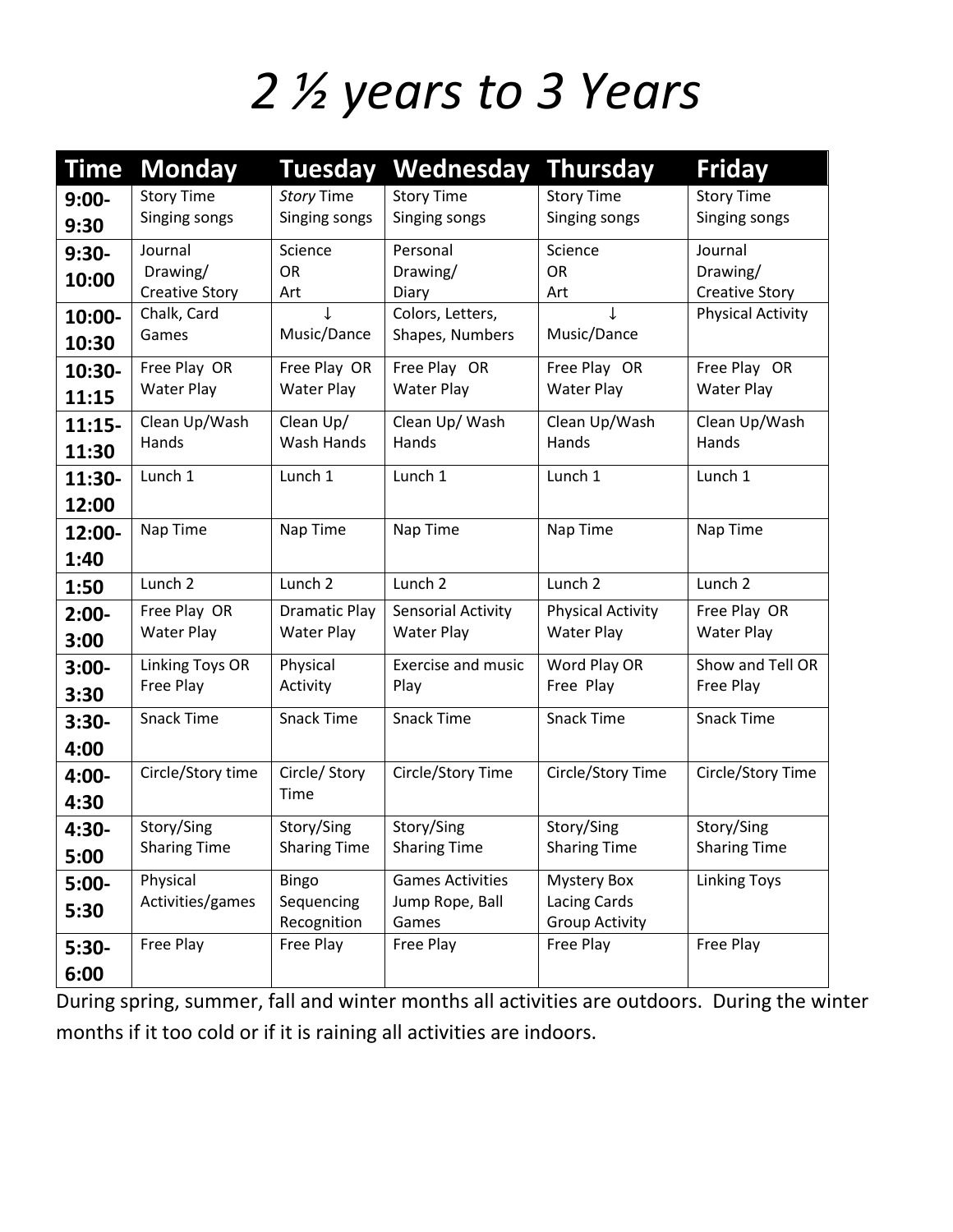# *3 Years to 3 ½ years*

| <b>Time</b> | <b>Monday</b>          | <b>Tuesday</b>           | <b>Wednesday Thursday</b> |                                       | <b>Friday</b>            |
|-------------|------------------------|--------------------------|---------------------------|---------------------------------------|--------------------------|
| $9:00-$     | <b>Story Time</b>      | <b>Story Time</b>        | <b>Story Time</b>         | <b>Story Time</b>                     | <b>Story Time</b>        |
| 9:30        |                        |                          |                           |                                       |                          |
| $9:30-$     | Journal                | Science                  | Personal                  | Science                               | Journal                  |
| 10:00       | Drawing/               | <b>OR</b>                | Drawing/                  | <b>OR</b>                             | Drawing/                 |
|             | <b>Creative Story</b>  | Art                      | Diary                     | Art                                   | <b>Creative Story</b>    |
| 10:00-      | Chalk, Card            | ¿Capoeira/               | Colors, Letters,          | <b>↓Capoeira</b>                      | <b>Physical Activity</b> |
| 10:30       | Games                  | Music/Dance              | Shapes, Numbers           | Music/Dance                           |                          |
| 10:30-      | Free Play OR           | Free Play OR             | Yoga/Free Play OR         | Free Play OR                          | Free Play OR             |
| 11:15       | <b>Water Play</b>      | <b>Water Play</b>        | <b>Water Play</b>         | <b>Water Play</b>                     | <b>Water Play</b>        |
| $11:15-$    | Clean Up/Wash          | Clean Up/                | Clean Up/ Wash            | Clean Up/Wash                         | Clean Up/Wash            |
| 11:30       | Hands                  | Wash Hands               | Hands                     | Hands                                 | Hands                    |
| 11:30-      | Lunch 1                | Lunch 1                  | Lunch 1                   | Lunch 1                               | Lunch 1                  |
| 12:00       |                        |                          |                           |                                       |                          |
| 12:00-      | Nap Time               | Nap Time                 | Nap Time                  | Nap Time                              | Nap Time                 |
| 1:40        |                        |                          |                           |                                       |                          |
| 1:50        | Lunch <sub>2</sub>     | Lunch <sub>2</sub>       | Lunch <sub>2</sub>        | Lunch <sub>2</sub>                    | Lunch <sub>2</sub>       |
| $2:00-$     | Free Play OR           | <b>Dramatic Play</b>     | Sensorial Activity        | <b>Physical Activity</b>              | Free Play OR             |
| 3:00        | <b>Water Play</b>      | <b>Water Play</b>        | <b>Water Play</b>         | <b>Water Play</b>                     | <b>Water Play</b>        |
| $3:00-$     | <b>Linking Toys OR</b> | Physical                 | Free Play                 | Word Play OR                          | Show and Tell OR         |
| 3:30        | Free Play              | Activity                 |                           | Free Play                             | Free Play                |
| $3:30-$     | <b>Snack Time</b>      | <b>Snack Time</b>        | <b>Snack Time</b>         | <b>Snack Time</b>                     | <b>Snack Time</b>        |
| 4:00        |                        |                          |                           |                                       |                          |
| 4:00-       | Circle/Story time      | Circle/ Story            | Circle/Story Time         | Circle/Story Time                     | Circle/Story Time        |
| 4:30        |                        | Time                     |                           |                                       |                          |
| 4:30-       | Story/Sing             | Story/Sing               | Story/Sing                | Story/Sing                            | Story/Sing               |
| 5:00        | <b>Sharing Time</b>    | <b>Sharing Time</b>      | <b>Sharing Time</b>       | <b>Sharing Time</b>                   | <b>Sharing Time</b>      |
| $5:00-$     | Physical               | <b>Bingo</b>             | <b>Games Activities</b>   | <b>Mystery Box</b>                    | <b>Linking Toys</b>      |
| 5:30        | Activities/games       | Sequencing               | Jump Rope, Ball           | Lacing Cards<br><b>Group Activity</b> |                          |
| $5:30-$     | Free Play              | Recognition<br>Free Play | Games<br>Free Play        | Free Play                             | Free Play                |
|             |                        |                          |                           |                                       |                          |
| 6:00        |                        |                          |                           |                                       |                          |

During spring, summer, fall and winter months all activities are outdoors. During the winter months if it too cold or if it is raining all activities are indoors.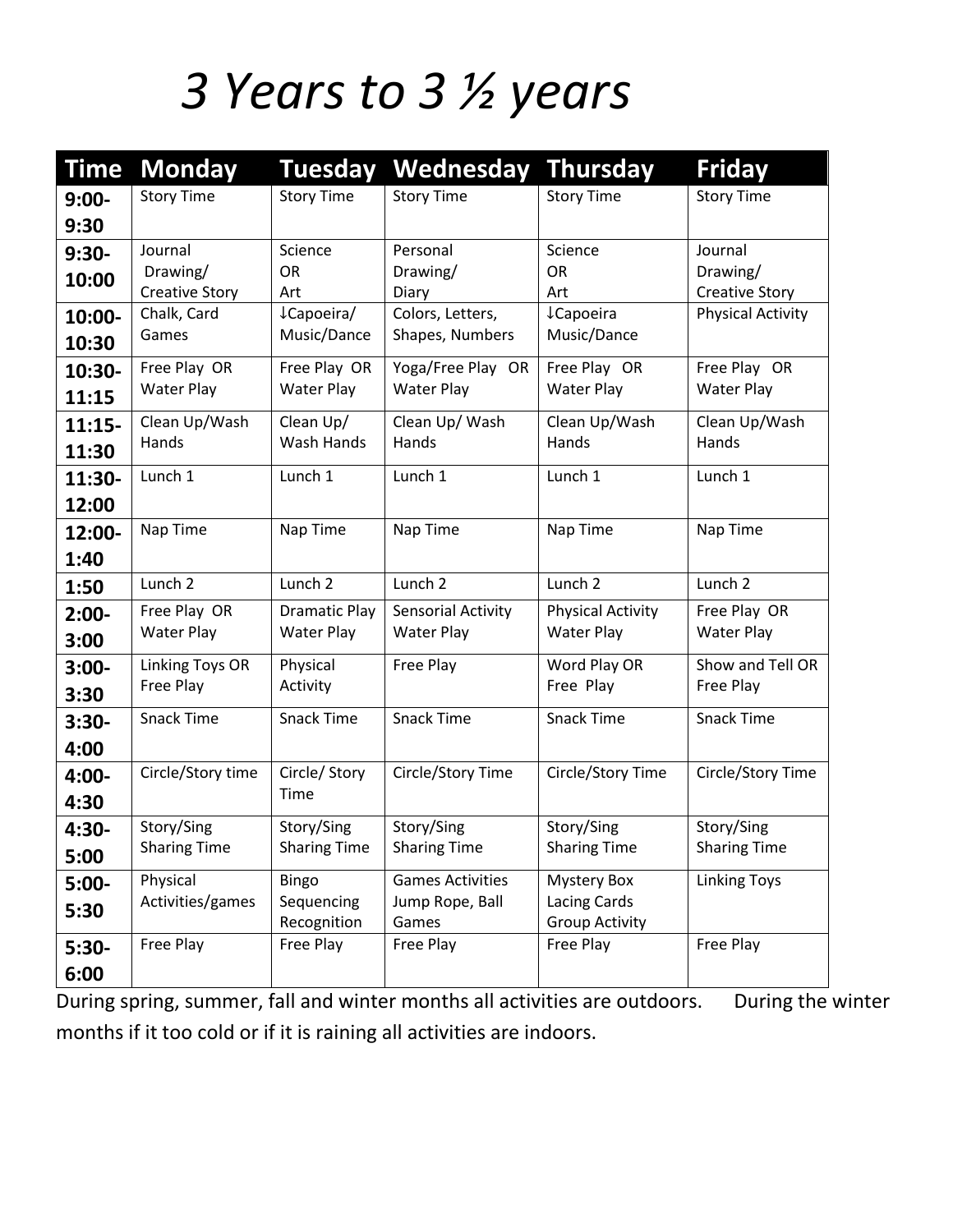#### *3 1/2 Years to 4 Years*

| Time     | <b>Monday</b>         | Tuesday               | Wednesday           | <b>Thursday</b>       | <b>Friday</b>                |
|----------|-----------------------|-----------------------|---------------------|-----------------------|------------------------------|
| $9:00-$  | <b>Story Time</b>     | <b>Story Time</b>     | <b>Story Time</b>   | <b>Story Time</b>     | <b>Story Time</b>            |
| 9:30     |                       |                       |                     |                       |                              |
| $9:30-$  | Journal               | Science               | Journal             | Science               | Journal                      |
| 10:00    | Drawing               | 0r                    | Drawing/Creative    | <b>Or</b>             | <b>Drawing</b>               |
|          | <b>Creative Story</b> | Art                   | Story               | Art                   | <b>Creative Story</b>        |
| 10:00-   | Chalk, Flash          | <b>↓Capoeira</b>      | Colors, Letters,    | <b>LCapoeira</b>      | <b>Physical Games</b>        |
| 10:30    | Cards, Word           | Music                 | Numbers, Shapes     | <b>Music Movement</b> | Chalk, Flash                 |
|          | Games<br>Free Play    | Movement<br>Free Play | Yoga, Free Play     | Free Play             | Cards, word Gam<br>Free Play |
| 10:30-   | Water Play            | Water Play            | <b>Water Play</b>   | <b>Water Play</b>     | <b>Water Play</b>            |
| 11:15    |                       |                       |                     |                       |                              |
| 11:30-   | Clean Up/             | Clean Up/             | Clean Up/ Wash      | Clean Up/Wash         | Clean Up/ Wash               |
| 11:45    | Wash Hands            | Wash Hands            | Hands               | Hands                 | Hands                        |
| $11:45-$ | Lunch                 | Lunch                 | Lunch               | Lunch                 | Lunch                        |
| 12:00    |                       |                       |                     |                       |                              |
| $12:15-$ | Nap Time              | Nap Time              | Nap Time            | Nap Time              | Nap Time                     |
| 1:15     |                       |                       |                     |                       |                              |
| 1:15     | Wake Up               | Wake Up               | Wake Up             | Wake Up               | Wake up                      |
| 1:40     | Lunch <sub>2</sub>    | Lunch <sub>2</sub>    | Lunch <sub>2</sub>  | Lunch 2               | Lunch 2                      |
| $2:00-$  | Free Play             | <b>Dramatic Play</b>  | Sensorial Play      | Physical              | Free Play                    |
| 3:00     | <b>OR</b>             | <b>OR</b>             | <b>OR</b>           | Games OR              | <b>OR</b>                    |
|          | <b>Water Play</b>     | <b>Water Play</b>     | <b>Water Play</b>   | <b>Water Play</b>     | <b>Water Play</b>            |
| $3:00 -$ | <b>Linking Toys</b>   | Physical              | Word games or       | Show and tell         |                              |
| 3:30     | <b>OR</b>             | Games OR              | Free Play           | <b>OR</b>             | Free Play                    |
|          | Free Play<br>Snack    | Free Play<br>Snack    | Snack               | Free Play<br>Snack    | Snack                        |
| $3:30-$  | Free Play             | Free Play             | Free Play           | Free Play             | Free Play                    |
| 4:00     |                       |                       |                     |                       |                              |
| 4:00-    | Circle Story          | Circle Story          | Circle Story Time   | Circle Story Time     | Circle Story Time            |
| 4:30     | Time                  | Time                  |                     |                       |                              |
| 4:30-    | Story/Singing         | Story/Singing         | Story/Singing       | Story/Singing         | Story/Singing                |
| 5:00     | <b>Sharing Time</b>   | <b>Sharing Time</b>   | <b>Sharing Time</b> | <b>Sharing Time</b>   | <b>Sharing Time</b>          |
| $5:00-$  | Physical              | Bingo                 | Games/Activities    | <b>Mystery Box</b>    | <b>Linking Toys</b>          |
| 5:30     | Activities/           | Sequencing            | Jump Rope, Ball     | Lacing Cards          |                              |
|          | games                 | Recognition           | Games               | <b>Group Activity</b> |                              |
| $5:30-$  | Free Play             | Free Play             | Free Play           | Free Play             | Free Play                    |
| 6:00     |                       |                       |                     |                       |                              |

During spring, summer, fall and winter months all activities are outdoors. During the winter months if it too cold or if it is raining all activities are indoors.